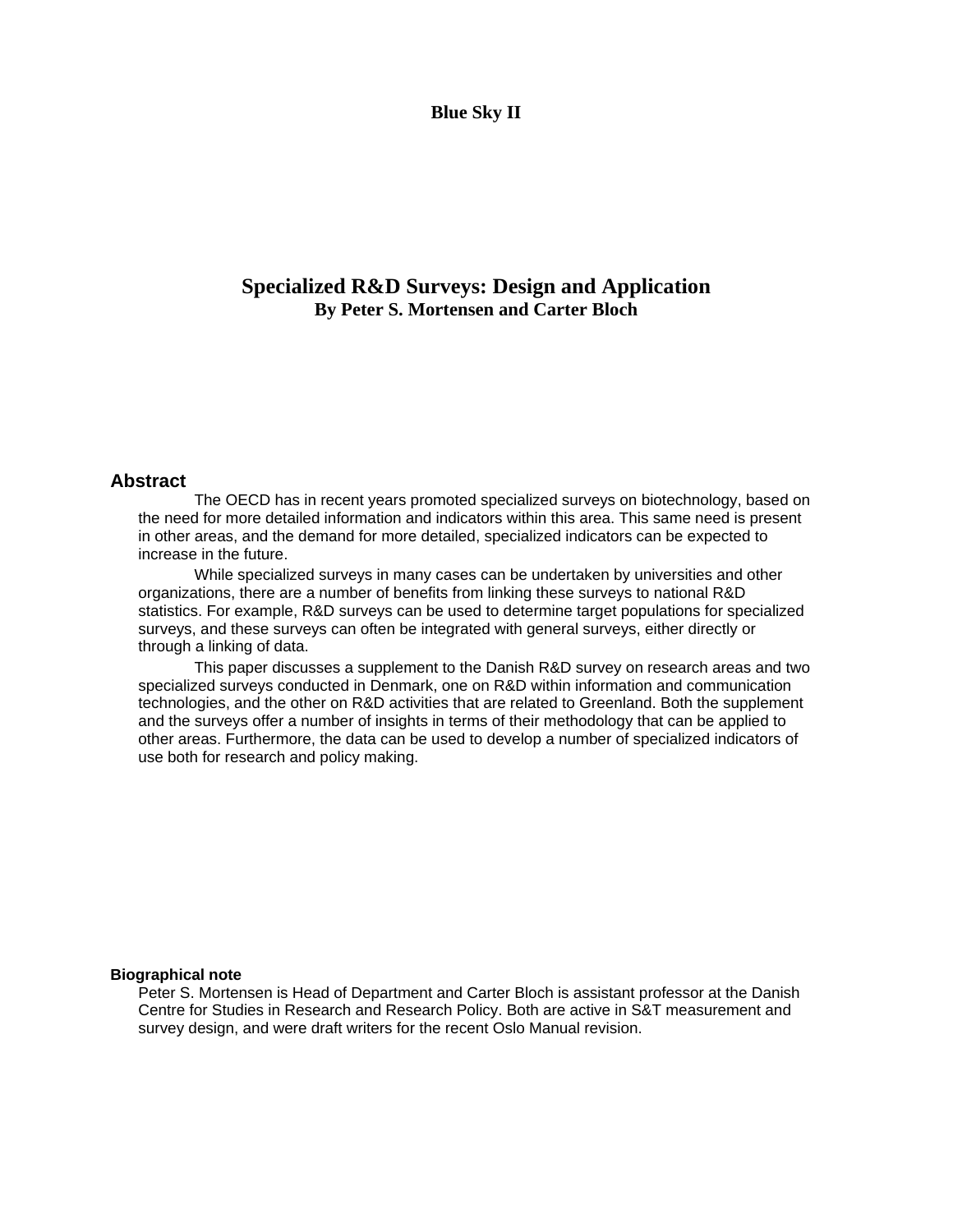## **1. Introduction**

All OECD-countries conduct R&D surveys which cover to varying degrees the suggested indicators in the guidelines of the OECD Frascati Manual. Apart from these general R&Dindicators there is a continuous demand for more detailed information on R&D-related and innovation-related indicators, either on an ad hoc basis or in a more continuous form. An example is indicators for R&D in biotechnology; here the OECD has promoted a specialized survey by developing common definitions and a core questionnaire (OECD, 2005c).

 The background for the demand of more detailed and specialized R&D-indicators is the need for better information for policy making. Also, more narrow industry or professional motives can be sources of the demand for specialized R&D-indicators.

In Denmark – and likely in many other countries – the demand for more detailed and specialized R&D-indicators has increased markedly during the last years. The demand in the different countries may be fairly similar, but experience from the biotech field indicates that harmonized international actions may be difficult to implement into new harmonized indicators. It is, however, crucial that the guidelines of the Frascati Manual and other recommendations are followed, also when specialized R&D-surveys are only conducted nationally.

One way to ensure that international guidelines are followed is to let the institute responsible for the national R&D-surveys also conduct the specialized survey. There are some important advantages in letting the national producer conduct the survey:

- The international guidelines are followed.
- The national producer can use their knowledge on R&D measurement and may have access to experts on measurement problems and on the topic for the specialized survey.
- The national producer has experience in collecting information on R&D and has an authority that ensures a high response rate, even in a voluntary survey.

More advantages may be achieved if the specialized R&D-survey can make use of information collected in the national R&D-survey. This could be

- through a filter question, identifying relevant enterprises or institutions, such as "*Did your enterprise conduct Biotech-R&D in 200X?*"
- by reusing the general information on the enterprises
- as a control of the information given in the specialized R&D-survey.

In a number of countries including Denmark it happens that others than the national producer of the R&D-statistics conduct specialized R&D-surveys. It may be universities or other public research institutions that are conducting the survey, or a commercial actor, such as consultancy firms, public opinion bureaus or R&D-service firms. In these cases the quality of the specialized R&D-survey may be endangered, both in relation to response rate,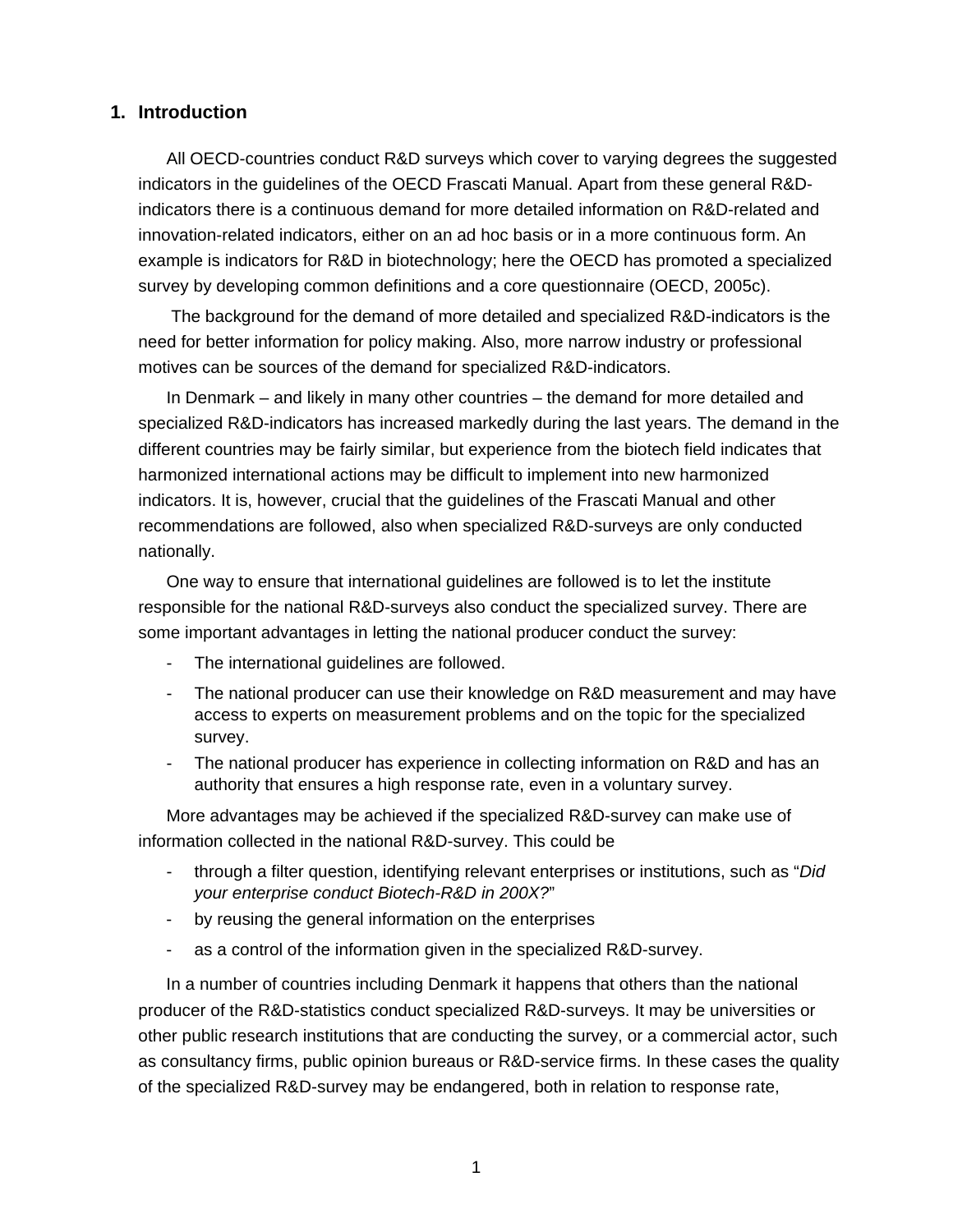relevance and validity of the information sampled. A basic problem is when R&D is not defined according to the Frascati Manual.

Funding of new specialized R&D-surveys will often be through one-time appropriations. This means a clear focus on whether the specialized R&D-survey is giving value for money by providing indicators of relevance and usefulness. An indicator of this is whether the survey is refunded.

This paper discusses a supplement to the Danish R&D-statistics on research areas (biotech, ICT, energy etc.) and two specialized surveys that have been conducted in Denmark, one on R&D within information and communication technologies (ICT), and the other on R&D activities that are related to Greenland. Both the supplement and the surveys offer a number of insights in terms of their methodology that can be applied to other areas. Furthermore, the data can be used to develop a number of specialized indicators of use both for research and policy.

The ICT R&D survey covers ICT R&D activities in all sectors, thereby allowing a matching of R&D in firms and public research institutions, with a number of insights for policy. Within the business enterprise sector, non-ICT sectors are also surveyed, providing information on which non-ICT firms conduct ICT R&D and in what ICT research areas.

The Greenlandic-related R&D survey is conducted biannually and the Danish part is integrated with the general Danish R&D survey, isolating R&D activities that are related to Greenland and also whether these activities take place in Greenland.

In the following, the methodologies of the two specialized R&D-surveys are described along with the question on research areas in the national R&D-survey. All three methodologies may be used in other areas. It is also described which types of indicators and insights these surveys have provided and their impact on policy making in Denmark.

### **2. Research areas as specialized R&D surveys**

Since the 80's the national Danish R&D surveys have included questions on research areas in all sectors – the business sector, higher education, governmental and non-profit research institutions. The respondents are asked which of a number of research areas that they have conducted R&D in, and also to estimate the proportion of the total R&D of the unit, conducted in each of the research areas. The areas have been revised on a number of occasions, lately by including nanotechnology, but we try to limit the changes to ensure comparability over time. The number of research areas is higher in the public sectors, as there has been a political interest in indicators on more (detailed) research areas. Efforts have been made, however, to maintain a good correspondence between the research areas in the business sector and the public sector to ensure comparability. In the business sector the following 15 research areas are included in the questionnaire for 2005: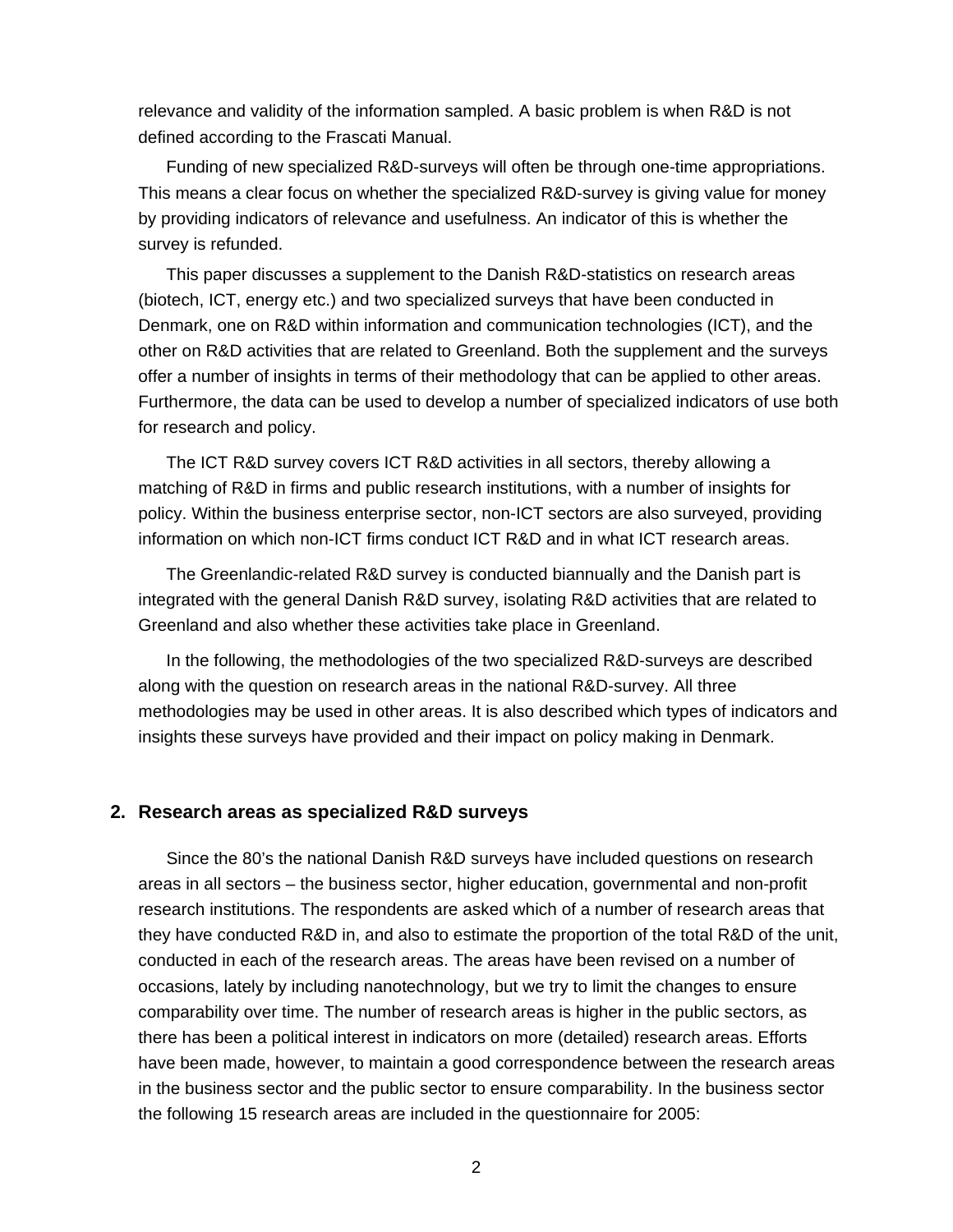| Materials                 | Nanotechnology | Defence-related technology    |  |  |
|---------------------------|----------------|-------------------------------|--|--|
| Building and construction | Food           | Management/organisational R&D |  |  |
| Health-related R&D        | Energy         | ICT, Integrated software      |  |  |
| GMO-technology            | Environments   | ICT, Stand-alone software     |  |  |
| Biotechnology             | Elderly care   | ICT, Hardware                 |  |  |

|  |  |  |  |  |  | Table 2.1. Research areas in the business sector, Denmark, 2005. |  |
|--|--|--|--|--|--|------------------------------------------------------------------|--|
|--|--|--|--|--|--|------------------------------------------------------------------|--|

By studying the 15 research areas it is clear that there is a certain amount of overlap between some of the areas. The respondents are reminded that there might be such an overlap and that this means that the total of the proportions of R&D in the research areas may be above or below 100 percent. Statistics from the R&D-survey in the business sector in 2003 tells that (see Figure 2.1)

- Just 4 percent of the R&D-reporting enterprises have a total sum of proportions above 100 percent, while they account for 15 percent of the total R&Dexpenditure (R&D pr. enterprise: 0.67 Mill €).
- 34 percent have assigned all their R&D-activities (exactly 100 percent) to the research areas and they account for 57 percent of the total R&D-expenditure  $(R&D\text{ pr.}$  enterprise: 0.31 Mill  $\bigoplus$ .
- Half of the enterprises have assigned some, but not all their R&D to the research areas, but only accounting for 23 percent of the total R&D expenditure (R&D pr. enterprise: 0.035 Mill €).

# **Figure 2.1. Proportion of enterprises, proportion of R&D-expenditure and average R&D-expenditure by proportions of R&D in research areas, Denmark, 2003**



 $\Box$  No. of enterprises  $\Box$  R&D expenditures  $\Box$  Average pr. enterprise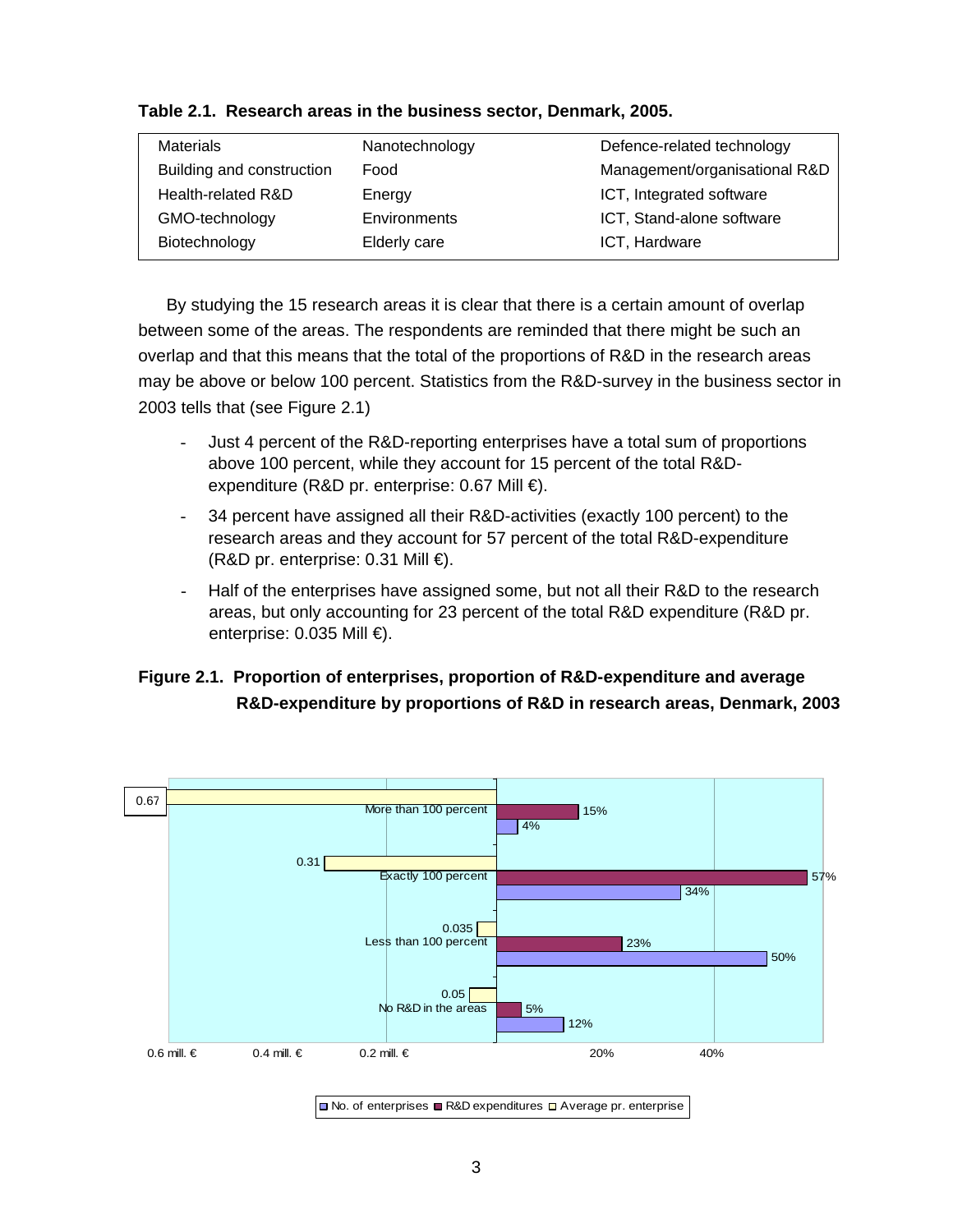Around 12 percent assign none of their R&D to the research areas, and they account for less than 5 percent of the total R&D-expenditure (R&D pr. enterprise:  $0.05$  Mill  $\epsilon$ ).

Combined with more detailed analyses we conclude that the R&D-expenditures of each research area are valid estimates of the R&D-activities in the areas.

The question on research areas makes it possible to construct indicators of R&D within specific areas. In the absence of a biotech R&D-survey in Denmark, the question has been used to capture activity within biotechnology and to form an approximation of biotech R&D in Denmark (see Mortensen, 2002 and Bloch, 2004, 2006). Figure 2.2 shows the estimates of private and public biotech R&D expenditures in Denmark for 1997-2003 based on data for firms' and public research institutions' (PRI) research areas. These figures – and also figures on the other research areas – have been of great interest for policy makers, and we are often asked about more details and about other research areas, that are not included in the survey.



**Figure 2.2. Private and public sector biotech R&D expenditures, Denmark, 1997-2003. Mill euro.** 

The question on research areas has another important application. As mentioned above, this question can be very useful as a tool for identifying firms and PRI-units across a wide range of industries and main fields of science with R&D in a specific research area. In the next part we will describe how this information was used within ICT as an indicator of R&Dperforming enterprises outside the ICT-industries and ICT-FOS (Field-of-Sciences).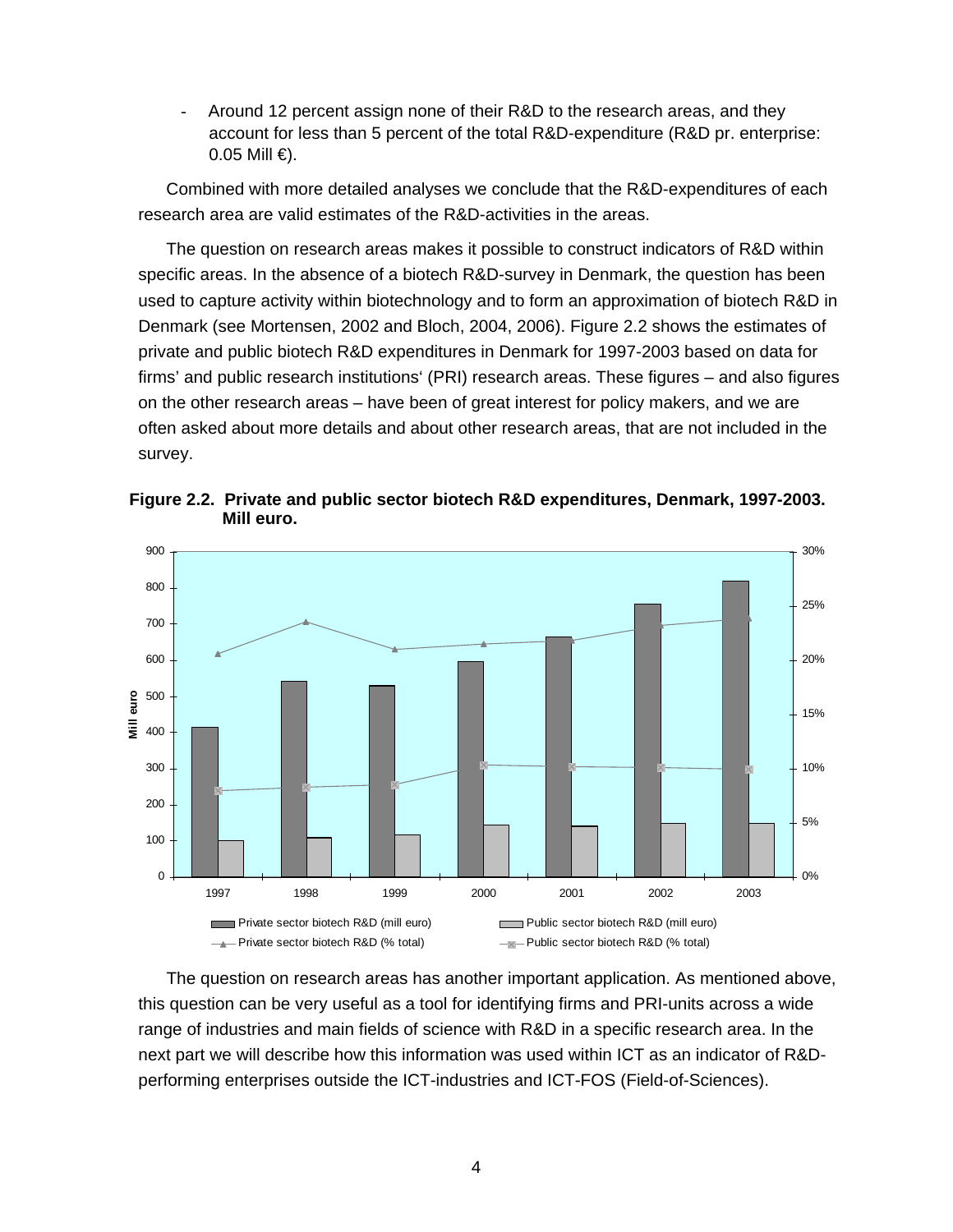## **3. ICT-R&D**

Information and communication technology has become a key technology in the last decades. The importance of ICT creates a need for greater knowledge on its characteristics and development. There is now extensive data on ICT usage both in firms and households<sup>[1](#page-5-0)</sup>. However, there exists little specialized data on R&D activity within ICTs. Only aggregated data is available on levels of R&D in the ICT business sector (manufacturing and services)<sup>[2](#page-5-1)</sup>. This stands in stark contrast to the now widespread collection of data on for example biotechnology activities (van Beuzenkom and Arundel, 2006).

In 2002 the Danish Ministry of Science, Technology and Innovation appointed an expert group to examine the status of ICT research in Denmark and formulate a research strategy for the ICT sector. The group provided a number of recommendations. However, to aid in the implementation of these strategies, it was found that a systematic examination of R&D within ICTs was needed.

The Danish ICT R&D Survey 200[3](#page-5-2)<sup>3</sup>, conducted by the Danish Centre for Studies in Research and Research Policy, seeks to collect data on ICT R&D throughout the economy. The survey thus includes firms both within ICT-related industries and in a variety of other industries, and public research institutions (PRI) from a broad range of academic fields.

The overall objective of the Danish ICT R&D survey is to map ICT R&D in the business and public sectors and describe the linkages between them for use in ICT policymaking. Among the issues that guided the design of the survey were: where does ICT R&D take place? What types of research are conducted within ICT, and in what areas? What types of linkages are there between actors? Which factors hinder ICT R&D and which areas are seen as most important for future research? And to what degree do PRIs commercialize their ICT research?

To assist in the design of the survey, a reference group was formed consisting of experts within ICT from business and the public sector and representatives from us and the Ministry of Science, Technology and Innovation.

In defining information and communication technology, the group chose a fairly broad formulation in order to capture all ICT-related  $\textsf{R}\texttt{dD}^4$  $\textsf{R}\texttt{dD}^4$ :

*ICT comprises information technologies, communication technologies and related electronics. The area of ICTs consists of the group of technologies for the storage,* 

 $\overline{1}$ 

<sup>1</sup> Such as Eurostat's harmonized survey of ICT-usage in firms and households. see Eurostat (2006). 2

<span id="page-5-1"></span><span id="page-5-0"></span><sup>&</sup>lt;sup>2</sup> See e.g. the OECD Key ICT Indicators 2005.

<sup>&</sup>lt;sup>3</sup> Publications, see [www.forskningsanalyse.dk/ikt.htm](http://www.forskningsanalyse.dk/ikt.htm)<br><sup>4</sup> Eer comparison, the quiding principles for the OECE

<span id="page-5-3"></span><span id="page-5-2"></span><sup>&</sup>lt;sup>4</sup> For comparison, the guiding principles for the OECD's definition of the ICT sector:

<sup>&</sup>quot;The list of ICT sector activities was decided on the basis of the following set of principles.

For manufacturing industries, the products of a candidate industry: must be intended to fulfill the function of information processing and communication including transmission and display, or must use electronic processing to detect, measure and/or record physical phenomena or to control a physical process.

For services industries, the products of a candidate industry: must be intended to enable the function of information processing and communication by electronic means." (OECD, 2005b, p. 30)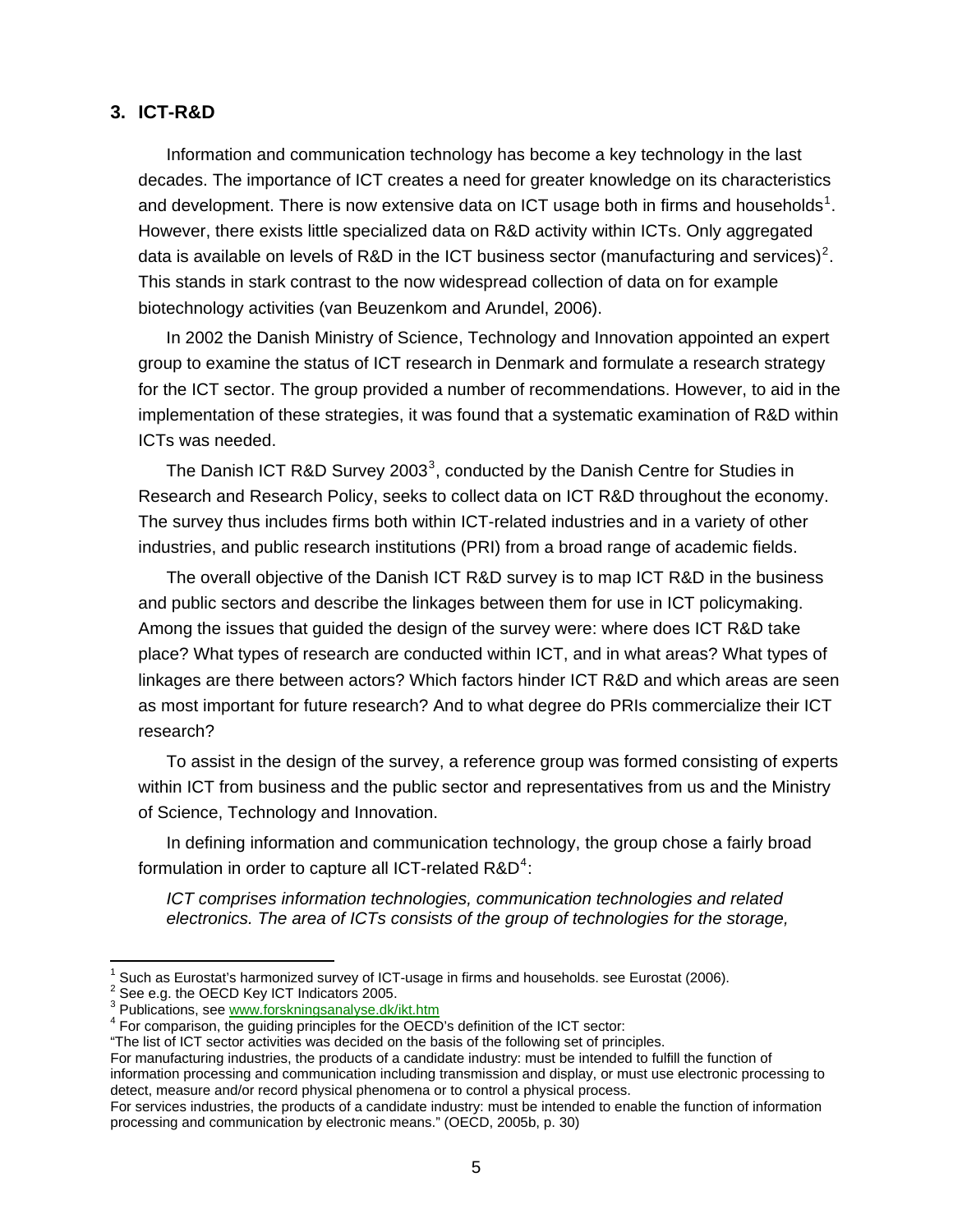*processing, transmission and interpretation of information, also including the use, understanding and impact of these technologies.* 

*ICT R&D includes both the development of technologies within ICT, and R&D that concerns the application, significance, comprehension and consequences of ICTs. ICT R&D does not include R&D where ICTs are solely used as a support activity or tool; ICT must be the object of the R&D activity.*

A central element in the survey methodology was the classification of types of ICT R&D. ICT R&D was classified along two dimensions, in terms of its use and in terms of research areas. Three main groups were identified according to its use:

- *Hardware*, including hardware used for communication and used for data processing
- *Stand-alone software*, both standardized and customized software
- *Integrated software*, involving software that is embedded in other products

In all 12 research sub-areas were identified by the reference group for ICT R&D:

- *Database and software tools*
- *Data storage and network management*
- *Instruments*
- *Security systems*
- *Business systems*
- *Process control*
- *Communication systems*
- *Microelectronics*
- *Image technology*
- *Language technology*
- *Usability*
- *Games*

In addition, questionnaires for private and public sectors were made as equivalent as possible, in order to aid in comparison. Furthermore, all firms and PRIs were also included in the general R&D surveys, in order to allow a link with standard R&D data. The survey was originally intended as ad hoc, but has since been planned to be held every two years.

An important issue in conducting specialized R&D surveys is determining the population and sample for the survey. Sampling the entire population of firms may likely be too costly and put too much burden on the sector. On the other hand, many technologies, such as ICT and biotechnology, are pervasive and may span a wide range of industries, making the identification of relevant firms difficult. The Danish ICT survey made use of the question on research areas from the national R&D survey in enterprises and PRIs mentioned in Part 2. The estimates of the share of the respondents R&D within each area could even be used as a control. This data combined with information on industry or field of science were used to form a population of firms and PRIs that potentially had ICT-related R&D.

Figure 3.1 shows a breakdown of business ICT R&D by industry. In all, around 400 enterprises conducted ICT R&D in Denmark in 2003. This includes enterprises from a wide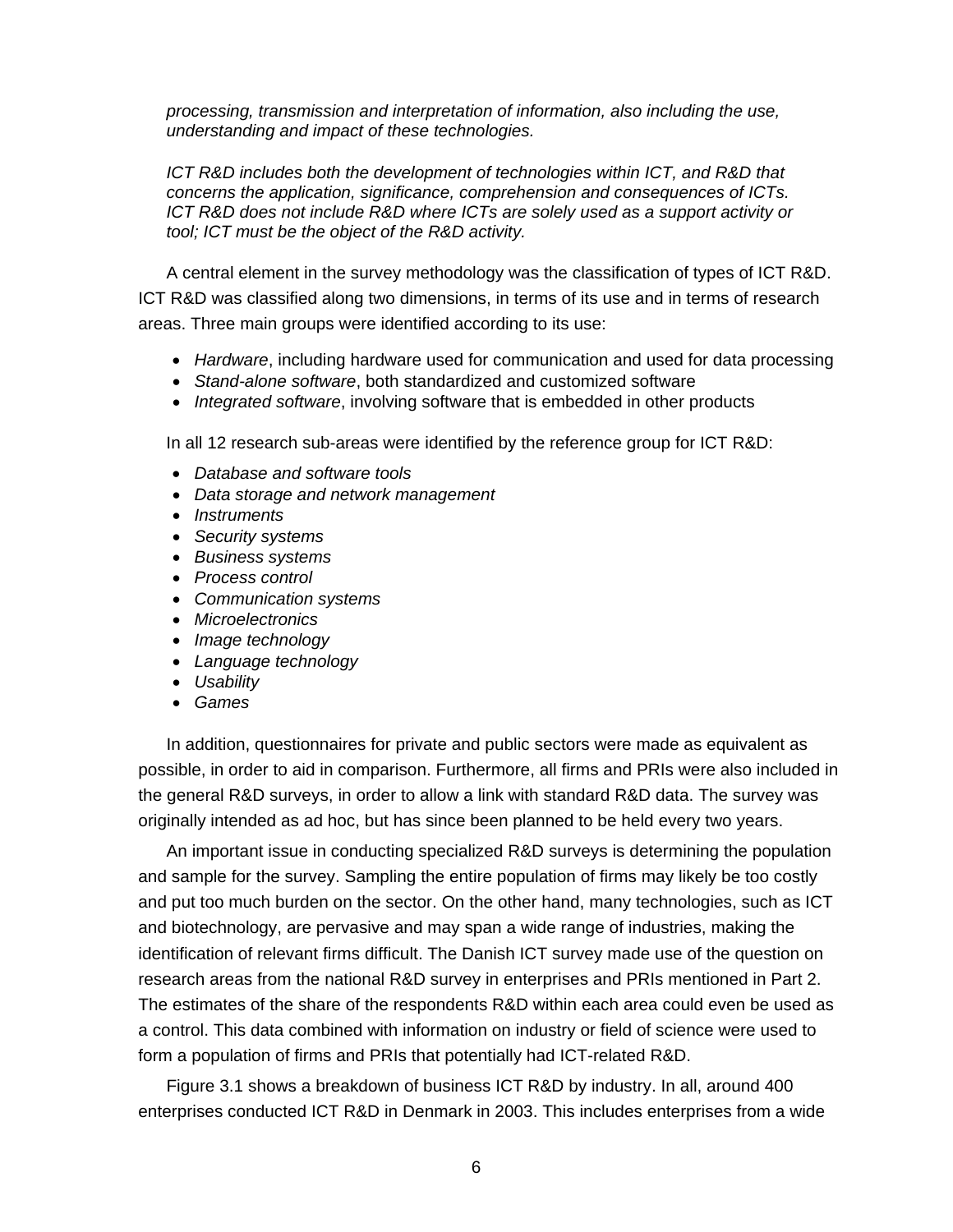range of industries, also in low-tech industries within manufacturing and services. 10 percent of the enterprises are from non-ICT manufacturing industries and 12 percent from non-ICT services. In all, almost one third of business ICT R&D is conducted in non-ICT industries. This gives an indication of the pervasiveness of ICT in terms of its development and application.

A very high share of ICT R&D is in services, around three quarters. This is very atypical in international comparison, where R&D in the ICT sector for most OECD countries is predominantly in manufacturing<sup>[5](#page-7-0)</sup>.





Over 40% of R&D expenditures are in *Software consultancy and development*, with over half of ICT R&D active firms. This industry thus comprises the most significant industry for Danish ICT activity. Second largest in terms of R&D expenditures is *Financial intermediation*, where enterprises in banking and insurance account for over 20 percent of ICT R&D expenditures in 2003.

Overall, about two thirds of all firms with ICT R&D have less than 50 employees. This may be important for policy considerations, in order to ensure that policy measures address the needs of smaller firms.

<span id="page-7-0"></span> 5 See OECD Key ICT Indicators 2005.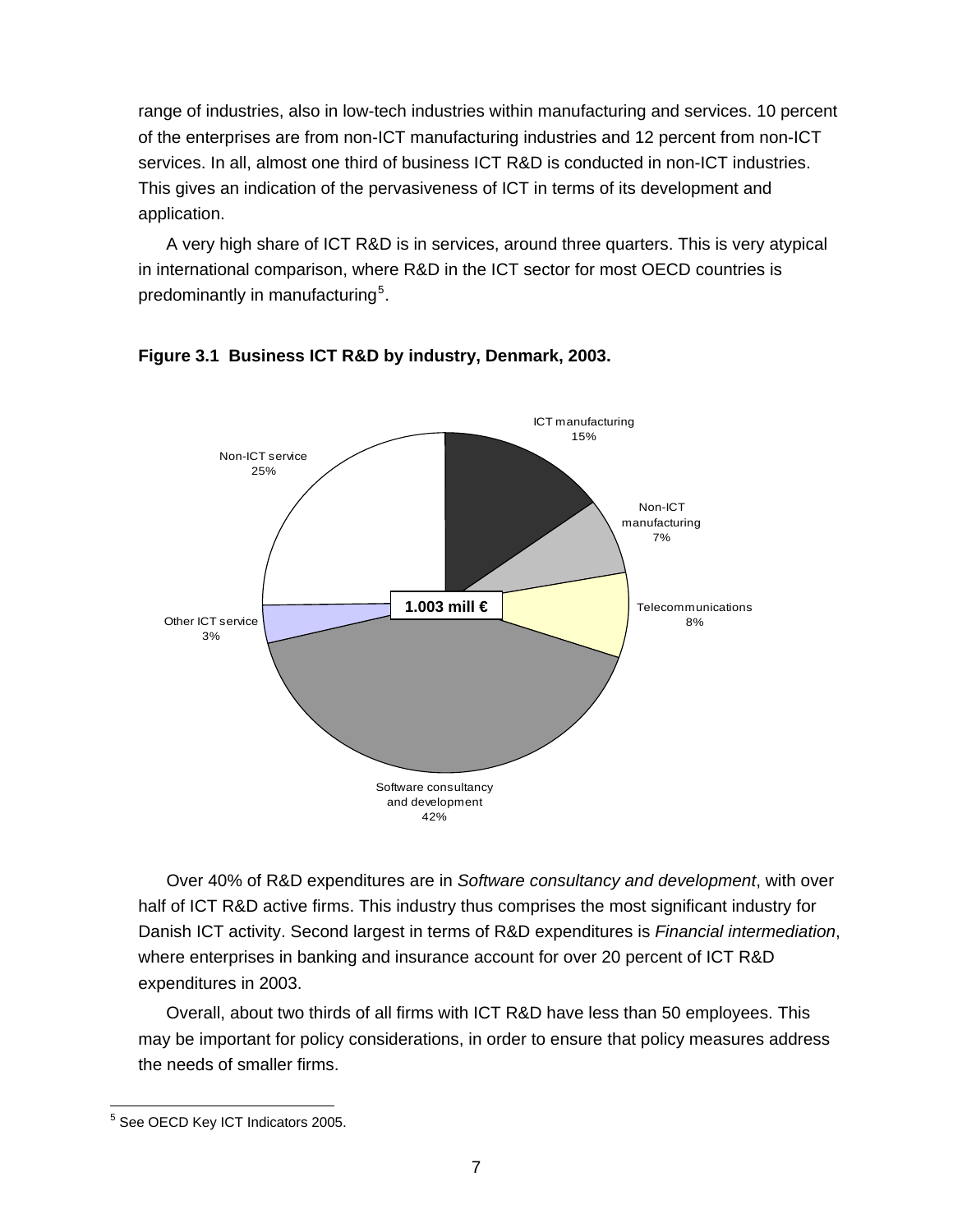

**Figure 3.2. Public sector ICT R&D by field of science, Denmark, 2003. Mill euro.** 

The public sector survey covers the Higher education (HES), Government (GOV) and Private non-profit (PNP) sectors. However, almost all public ICT R&D was conducted in the Higher education sector<sup>[6](#page-8-0)</sup>. In all 48 academic departments or institutes reported that they conducted R&D in ICTs. These institutes are quite diverse and are found in five out of six main fields of science: Natural sciences, Engineering and Technology, Medical Sciences, Social Sciences and Humanities<sup>[7](#page-8-1)</sup>. Figure 3.2 shows the R&D expenditures by academic field and type of R&D.

The largest share of public ICT R&D expenditures is in Natural Sciences, followed by Engineering and Technology. There are roughly the same number of institutes in Natural sciences, Engineering and Technology, and Humanities.

Figure 3.3 shows ICT R&D distributed according to research sub-area. ICT R&D in the private sector is focused on three areas: *Business Systems*, *Communication Systems* and *Database/Software Tools*. Substantially less R&D is devoted to the other areas. Public sector ICT R&D is in contrast much more evenly spread over the 12 areas. The three largest areas for the public sector are *Database/Software Tools* (Natural Sciences), *Communication Systems* (Engineering/Technology), and *Usability*.

One interpretation of these results is that there may be a potentially large mismatch between private and public sector R&D in ICTs. A primary focus area of many firms, *Business Systems*, receives little attention in the public sector. This may hinder interaction between the two sectors.

 6 In all two institutes within GOV and none from PNP reported R&D within ICT.

<span id="page-8-1"></span><span id="page-8-0"></span> $^7$  Due to the small number of institutes within Medical Sciences with ICT R&D, Medical Sciences is combined with Natural Sciences in this paper.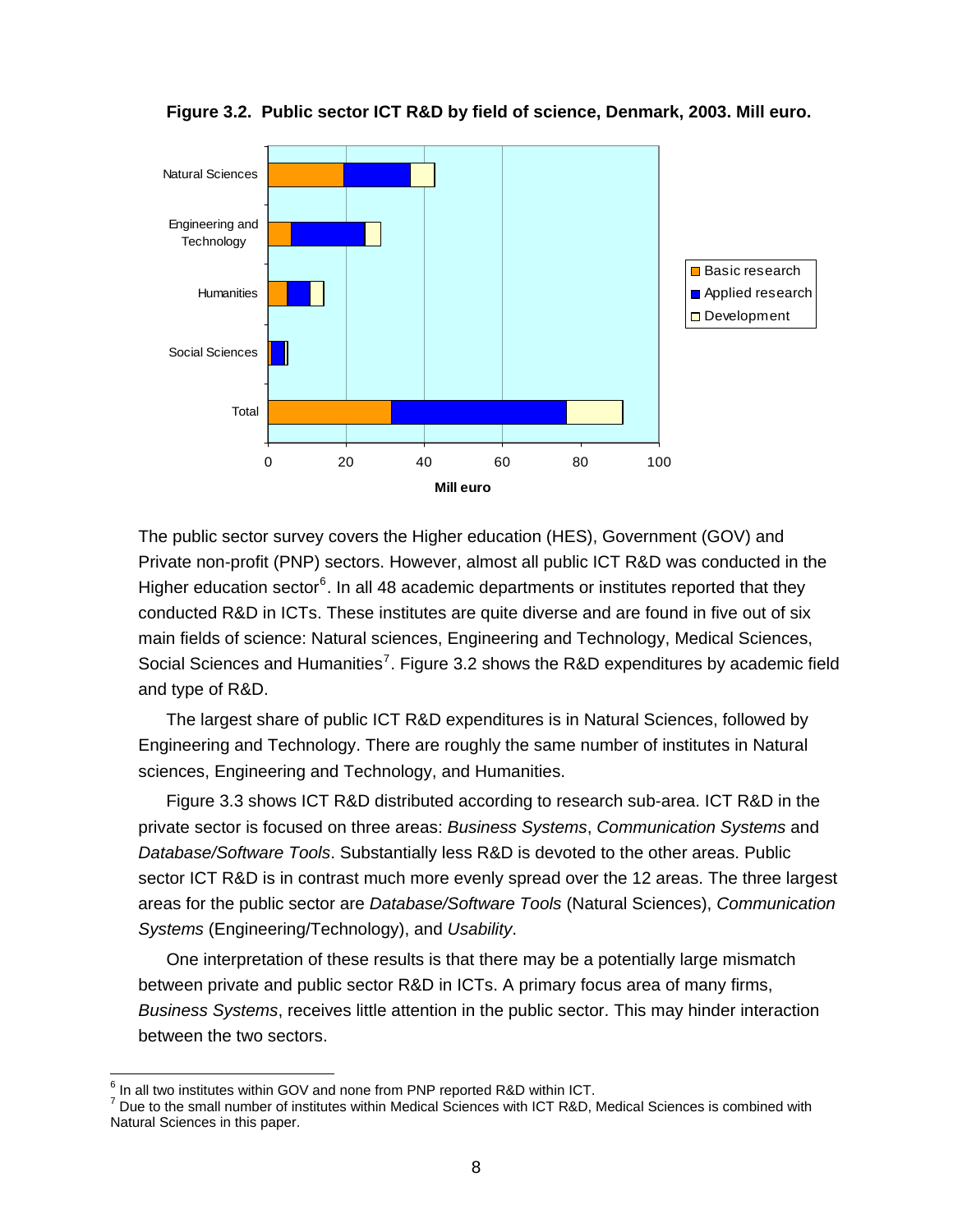

**Figure 3.3. ICT R&D by research sub-area, Denmark, 2003.** 

PRIs were asked whether they had commercialized their ICT research results over the period 2001 to 2003, such as through patenting, licensing or spin off firms, see Figure 3.4.

**Figure 3.4. Commercialization of public research within ICT, Denmark, 2003.** 

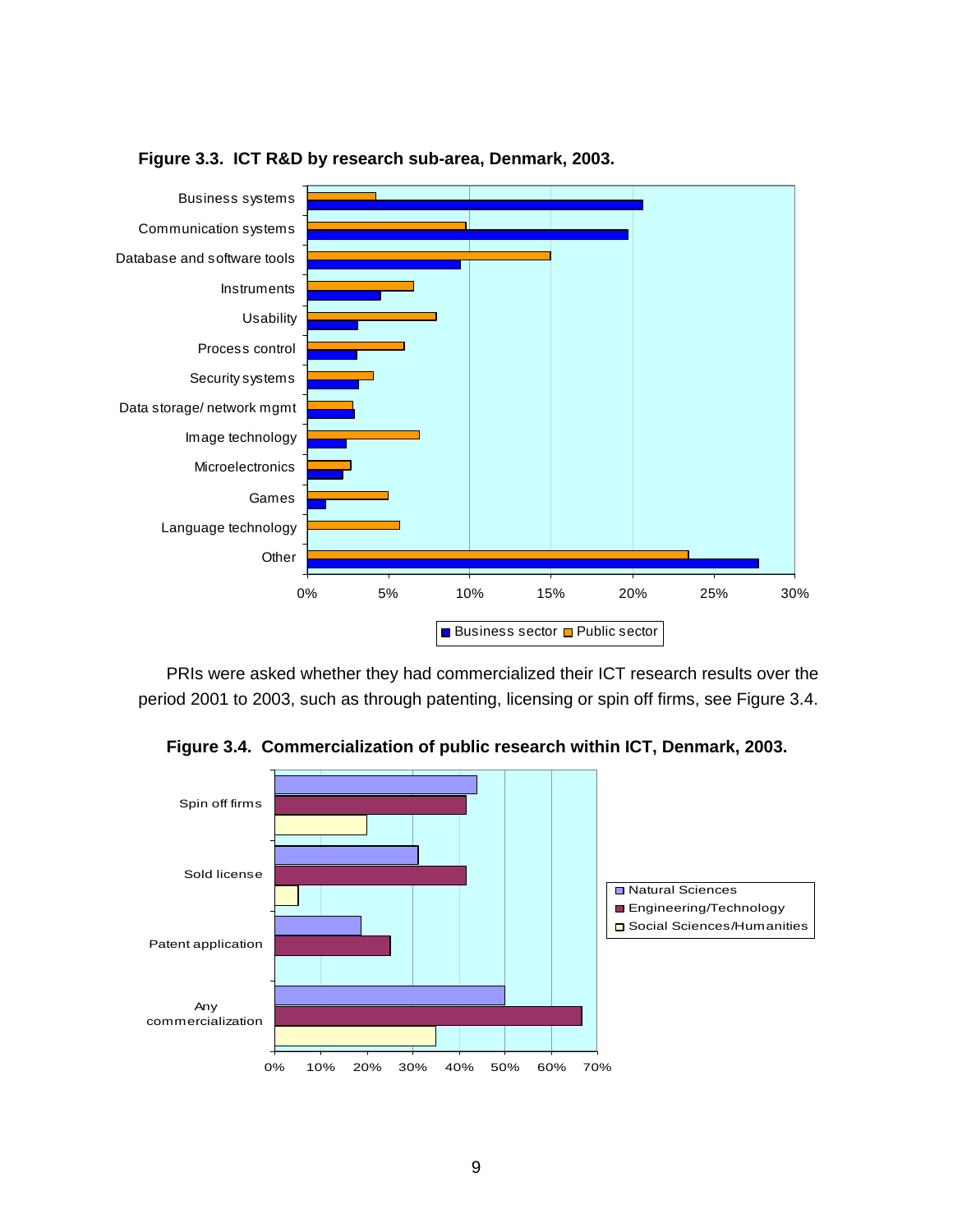A fairly large share of PRIs actively commercialized their research, particularly those in Natural Sciences and Engineering and Technology. Among institutions in these fields of science, around 25 % had applied for patents for 2001-2003, over a third had sold licenses and over 40 % had established spin-off firms based on their ICT research.

The ICT R&D survey has drawn increased attention to ICT research in Denmark and has generated a number of indicators that identify the strengths and weaknesses of Danish ICT R&D in the public and business enterprise sectors. These indicators have provided a valuable input for policy decision, such as the allocation of resources from the Danish High Technology Fund. This public fund finances R&D projects in both the public and private sectors, with a focus on ICT, biotechnology and nanotechnology.

## **4. Greenlandic-related R&D**

While the object of the foregoing specialized R&D-surveys was research areas, this second type of specialized R&D-survey covers geographical areas. It is, however, a special type of geographical area that is the object for the measurement of R&D-activities, namely remote or backward areas with much R&D-activity performed by universities, research institutions and enterprises from outside the area. The case from Denmark is Greenland, but other cases could be the outback of Australia, the Polar areas of Canada, some small island in the Atlantic or Pacific Sea.

Greenland is a former Danish colony, where Greenland Home Rule was introduced in 1979. Since then Greenland has not, statistically seen, been a part of Denmark, and no R&D-surveys were introduced in Greenland in spite of the development in Denmark. The relevance of Greenlandic R&D-statistics was also limited in the first years after the formation of the Home Rule, as most R&D-activity in Greenland was conducted by Danish and foreign institutions.

After the foundation of Greenland University, *Ilisimatusarfik*, in the 80's and Greenland Institute of Natural Resources, *Pinngortitaleriffik*, in the 90's, both with increasing R&Dactivities, the demand for a measurement of the total amount of R&D-activity was growing. However, the R&D-activities were still dominated by Danish and foreign institutions, so indicators of Greenlandic R&D-activities (expenditures, type, field of sciences etc.) would be insufficient without these institutions included.

*The Commission for Scientific Research in Greenland* has produced yearly lists of projects funded by them, and The Nordic Ministerial Council was instrumental in bringing about a report of all research activities in Greenland (TemaNord 1997:610). In 1998, a committee was formed by the Greenlandic and Danish authorities to analyse the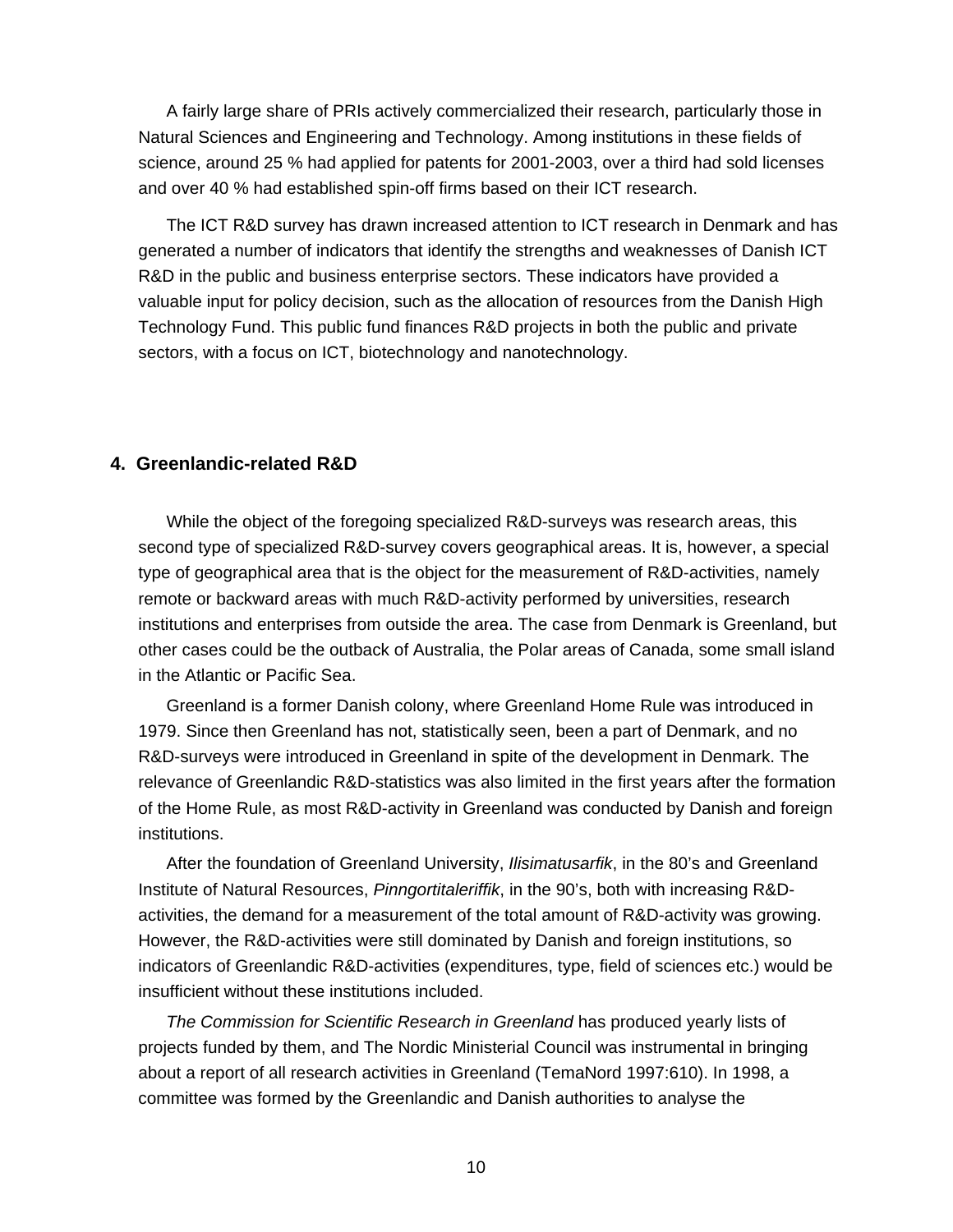Greenlandic R&D activities in both parts of The National Community and to provide advice for the future. This committee needed more exact information on the R&D-activities and asked for quantitative information for the period 1995-1998. This ad hoc statistic should include all R&D-activities related to Greenland, no matter who performed it or where the activity was performed. R&D-activities in the Greenlandic business sector were, however, not included. The Danish Institute for Studies in Research and Research Policy conducted this survey by sending questionnaires to Greenlandic and Danish institutions pointed at as potential performers of Greenlandic-related R&D-activities by the committee.

From the experience of this first survey and our general knowledge on R&D-statistics, The Danish Institute for Studies in Research and Research Policy developed in 2001 a new system for collecting information on all Greenlandic-related R&D, independent of the performer. This system was partly integrated with the national Danish R&D-surveys and follows the guidelines of the Frascati Manual. The reporting units included Greenlandic higher education, research institutions and business enterprises, Danish higher education and research institutions, and R&D performed by foreign research-teams in Greenland. The Danish institutions reported two kind of Greenlandic-related R&D-activities: Those being performed in Greenland and those performed in Denmark. Greenlandic-related R&Dactivities by Danish enterprises were only reported, if the Danish enterprise had affiliates or if the Danish group had a subsidiary company in Greenland.

The new survey on all Greenlandic-related R&D was conducted for the first time in 2001 with 2000 as reference year. The survey has been repeated for the reference years 2002 and 2004.

The collecting and processing of the statistics has been funded by The Greenlandic Home Rule and the Danish Polar Centre. It is expected that the statistics will be collected and published every two years. However, Danish institutions with many Greenlandic-related R&D-activities have been given the possibility to report every year.

 Since 2002 there have been three sectors included in the statistics: Greenlandic institutions (HES, GOV), Greenlandic enterprises and Danish public and non-profit research institutions (HES, GOV, PNP).

The questionnaire for the Greenlandic institutions is a simplified version of the questionnaire used by the same sectors in Denmark. Danish units having declared themselves as performers of Greenlandic-related R&D in a former survey receive the Greenlandic R&D-questionnaire automatically. Newcomers are identified by a screening question (*Conducted Greenlandic-related R&D in 200X?*). In 2004, the sample included 12 Greenlandic institutions and 47 Danish public and non-profit research institutions. Greenlandic enterprises are identified in the Greenlandic business register (GER), run by Statistics Greenland. Enterprises with at least 5 employees in relevant industries<sup>[8](#page-11-0)</sup> form the population, from which a sample is drawn. In 2004 the population included 364 enterprises

<span id="page-11-0"></span> 8 The following two-digit NACE-classes are included: 01-05, 11-41, 51-52, 60-67, 70.3, 72-74, 92.2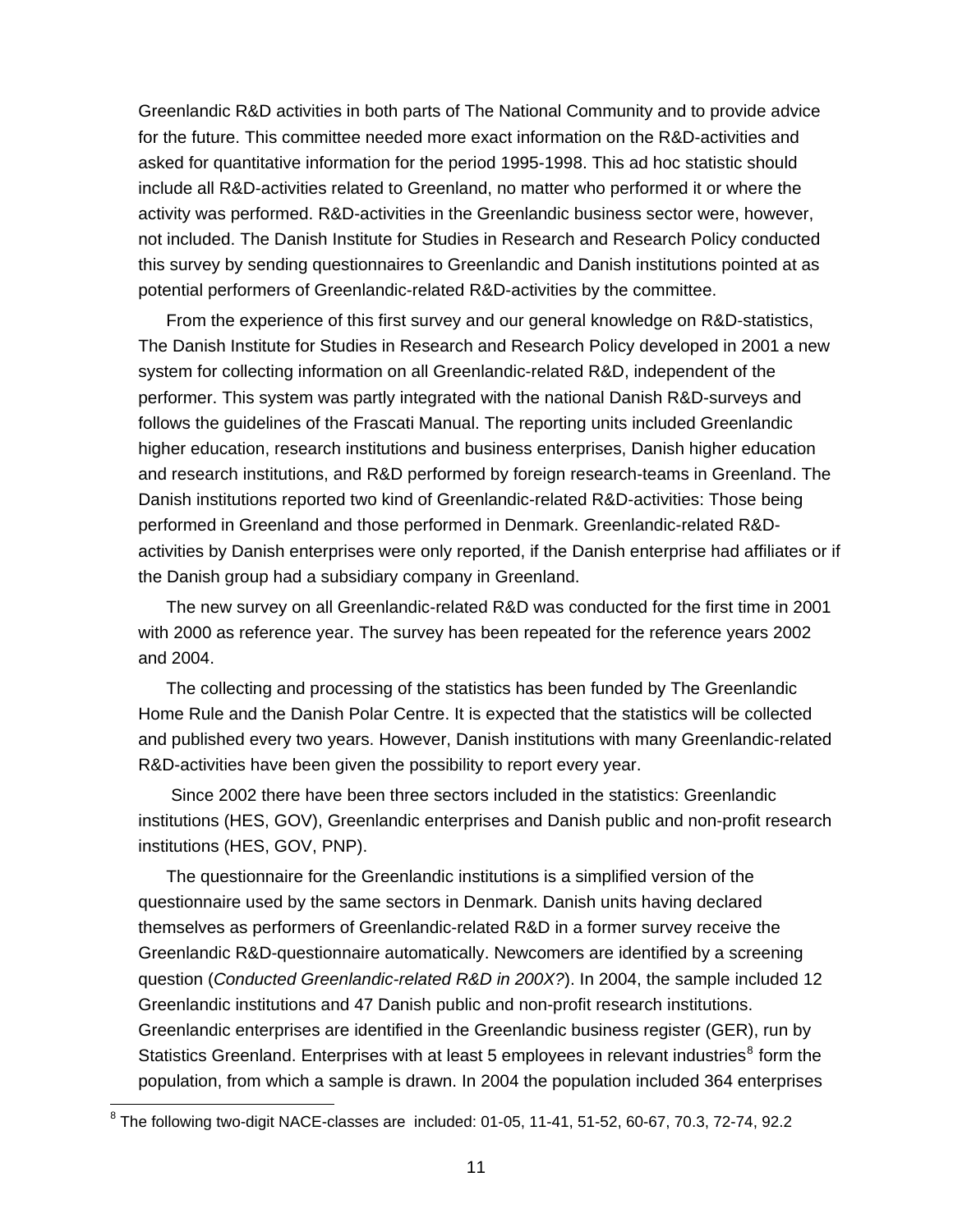and the sample 102. The enterprises in the sample receive a simplified version of the questionnaire used in the Danish R&D-survey for the business sector.

The questionnaire and the processing of the data meets the guidelines of the Frascati Manual fully, with the exception that for Danish institutions it includes all Greenlandic-related R&D and classifies these R&D-activities in those being performed in Greenland and those being performed in Denmark. The information sampled includes the R&D-expenditures and their funding, the human resources (head counts and full-time equivalents) categorized in researchers, PhD-students and technicians/administrative personnel and information on the kind of R&D-activities (type of R&D, field of science/industry, research area and a NABS-like code).

Some results from the period 1995-2004 are presented below to give an impression of the information sampled. In Figure 4.1 the total Greenlandic-related R&D expenditures are broken down in the Danish HES-sector, the Danish GOV-sector and the Greenlandic units. Greenlandic performers have increased their activities markedly, partly due to the business sector, while the Danish HES-sector is markedly down in 2004. The GOV-sector has peaks in 1998 and 2004 – and so has the total expenditures.



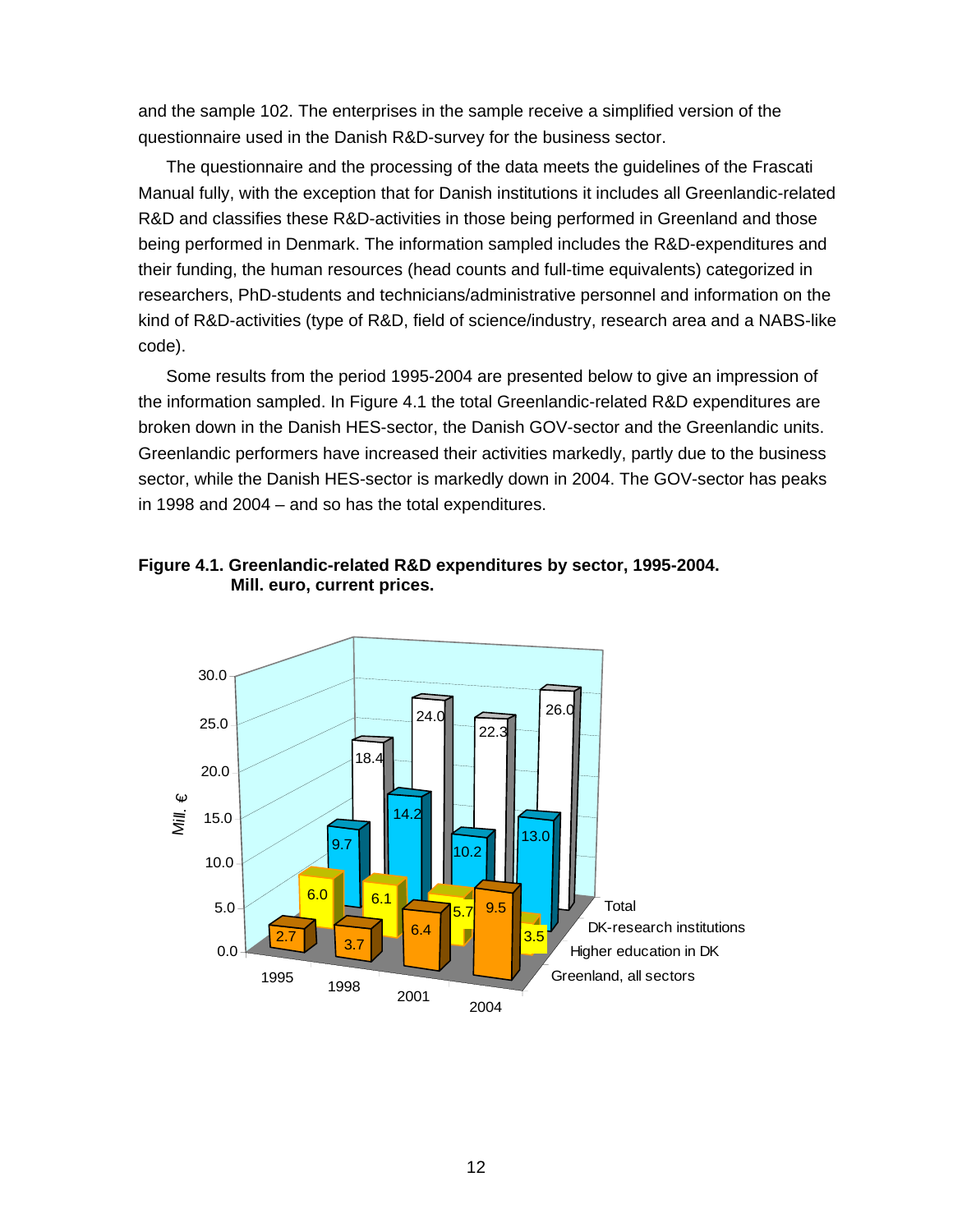In Figure 4.2 the proportion of the total Greenlandic-related R&D expenditures is calculated for Greenlandic units, for the part of the activities of the Danish units performed in Greenland and performed in Denmark. The Greenlandic share has increased from 15 to 36 percent from 1995 to 2004, while the activities in Greenland by Danish institutions have been halved. In all, close to 50 percent of the R&D-activities are now performed in Greenland.



**Figure 4.2. Proportion of Greenlandic-related R&D expenditure by place of performance and affiliation, 1995-2004.** 





The distribution of R&D personnel by main fields of science is illustrated in Figure 4.3. The Natural Sciences are dominating, but the proportion of personnel has decreased from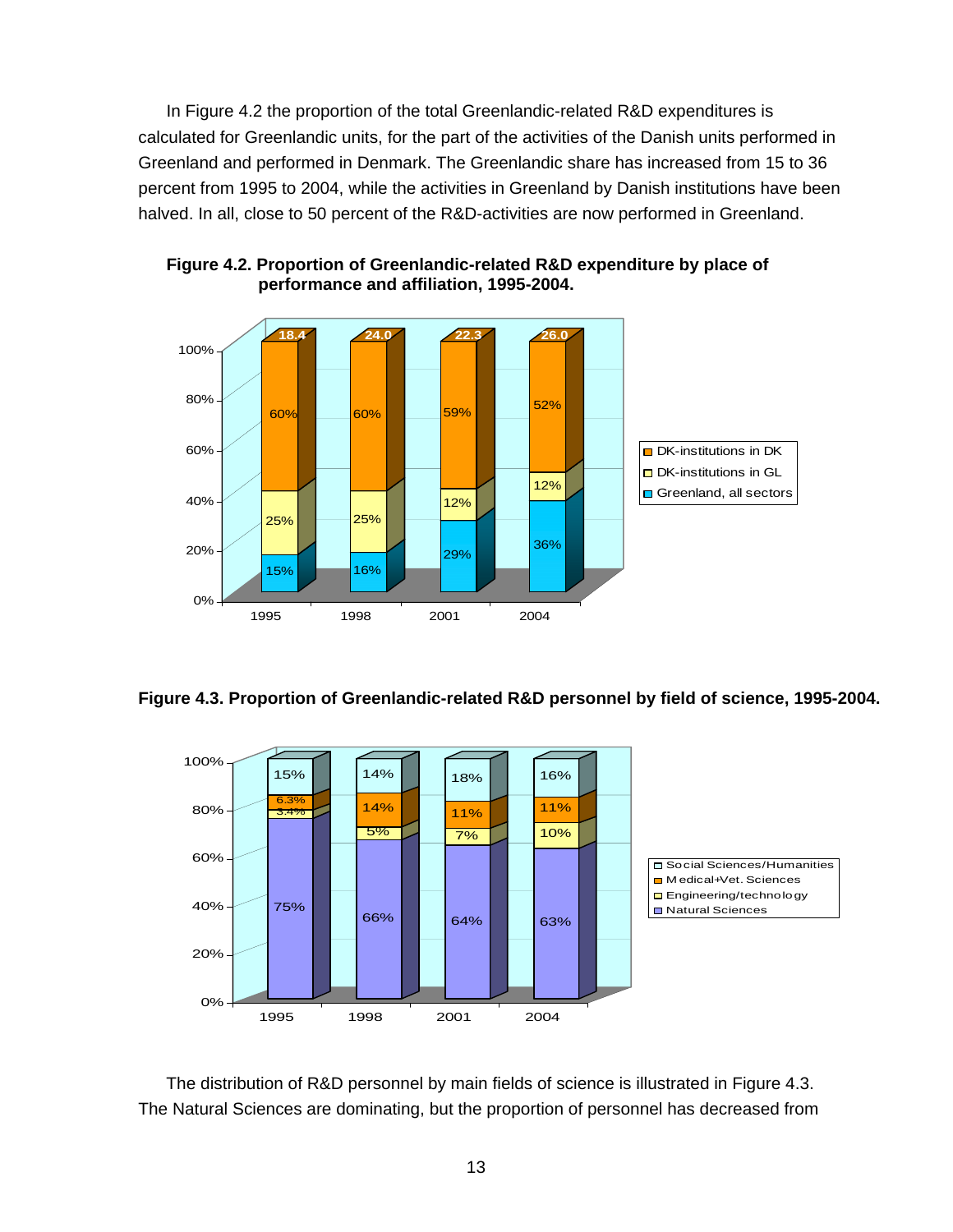75 to 63 percent, while the proportion of personnel has tripled in Engineering and Technology (including BES) and doubled in Medical and Veterinarian Sciences.



**Figure 4.4. External funding of Greenlandic-related R&D by source and area, 1995-2004.** 

The funding of Greenlandic-related R&D is described in Figure 4.4. More than half of the activities of Danish institutions are financed by external funds, while the Greenlandic institutions only rely on 21 percent in 2004, a decline from 30 in 1998-2001. The sources of funds have changed during the last decade, with public Danish funding relatively declining and Greenlandic funding increasing, both for Danish and Greenlandic institutions.

As a supplement to the indicators collected now, indicators on cooperation and communications, especially for the R&D-activities of the Greenlandic institutions would be of relevance, because networking is of extreme importance for the insurance of the quality of the R&D-activities – and this theme is also on the political agenda.

The effect of introducing and continuously producing Greenlandic-related R&D-statistics has been very visible. There is now a clear focus on the development in the amount and kind of R&D performed, and especially the decline in the Danish share and the Danish financing of the Greenlandic-related R&D and also the increase in the activities of the Greenlandic institutions. Policy makers have had to take a stand on these issues, and two times in the last 5 years new earmarked funding has been added to the Greenlandic-related R&D-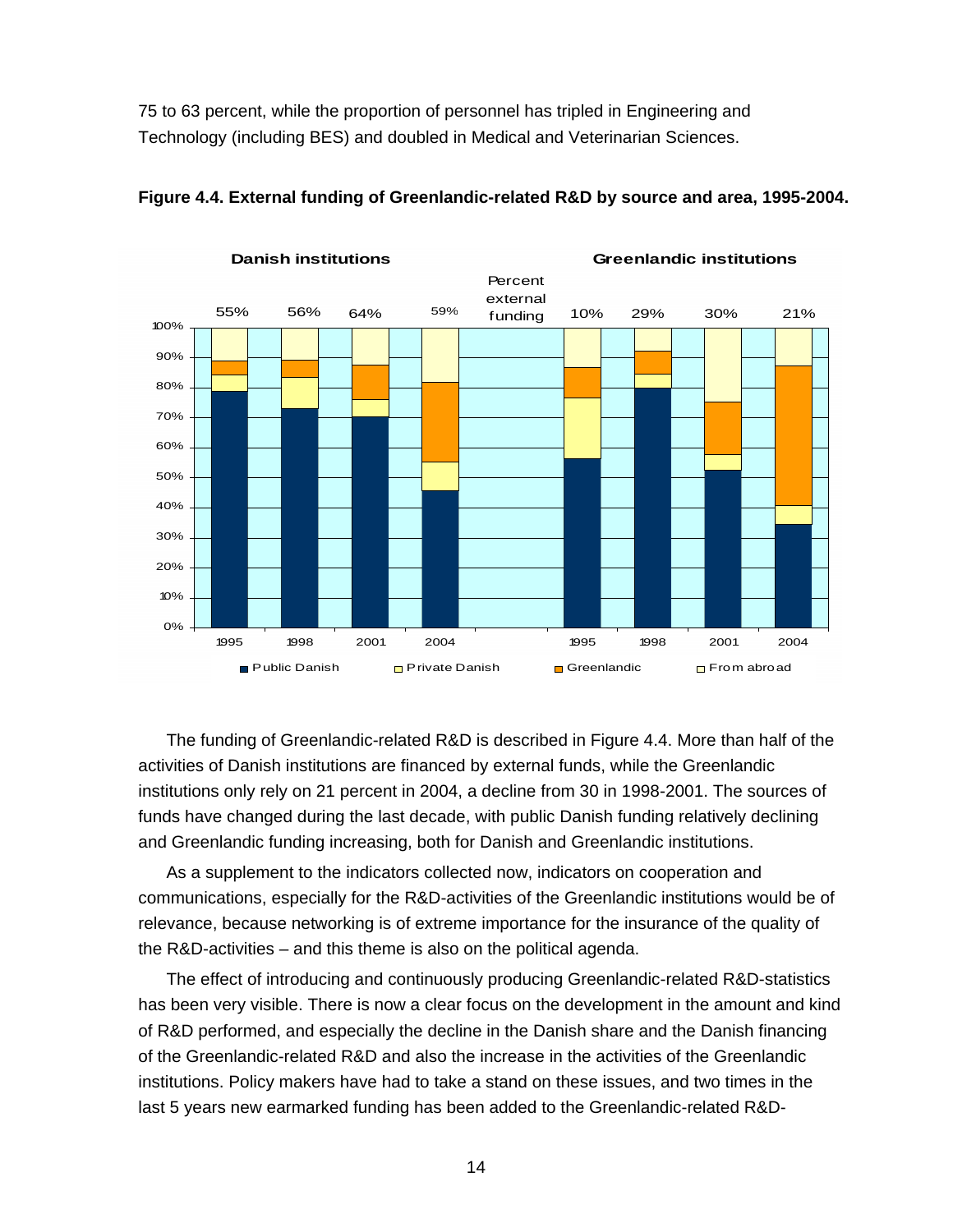expenditures. Some of the funding has been granted through the common Greenlandic-Danish research council, including the funding of Greenlandic PhD-students. Also, policy makers, the researchers themselves as well as the media have been using the indicators to discuss new priorities.

It is our evaluation that without these new statistical indicators on the Greenlandic-related R&D-activities the level of Danish activities would most probably have been lower due to general cuts in the budgets - and the Greenlandic activities would probably not have been upgraded as quickly as has been the case. The newly published statistics are therefore expected to – together with the coming polar years 2007/08 – help in furthering funding to relevant Greenlandic-related R&D-activities.

## **4. Conclusions**

This paper discusses the design and application of specialized R&D surveys, examining two particular surveys conducted by the Danish Centre for Studies in Research and Research Policy: the Danish ICT R&D survey and the survey on Greenlandic-related R&D. Also, a question on research areas is discussed.

The ICT R&D survey generates a number of useful indicators. The sector composition of ICT R&D gives an indication of the strengths and weaknesses in ICT-related industries and on new ICT applications in other industries. In addition, the classification of types of ICT R&D provides a detailed picture of which areas research is conducted within. Coverage of both the public and the business enterprise sector also make it possible to match ICT R&D activities in the two sectors. These indicators provide valuable input for policymakers, both in supporting business R&D and in determining focus areas for public research.

A valuable tool for identifying the population for the ICT survey is a question included in the general R&D survey on research areas. Information from this question is also useful in its own right, and can be used to generate fairly reliable indicators of R&D activity within individual research areas.

The Greenlandic-related survey produces a number of indicators that identify both the R&D activity that takes place in the region and Danish R&D activity that is oriented towards Greenland. These indicators have been important both in tracking the development of research activity in this region and also in drawing attention to the need for policy measures to foster growth in R&D activity.